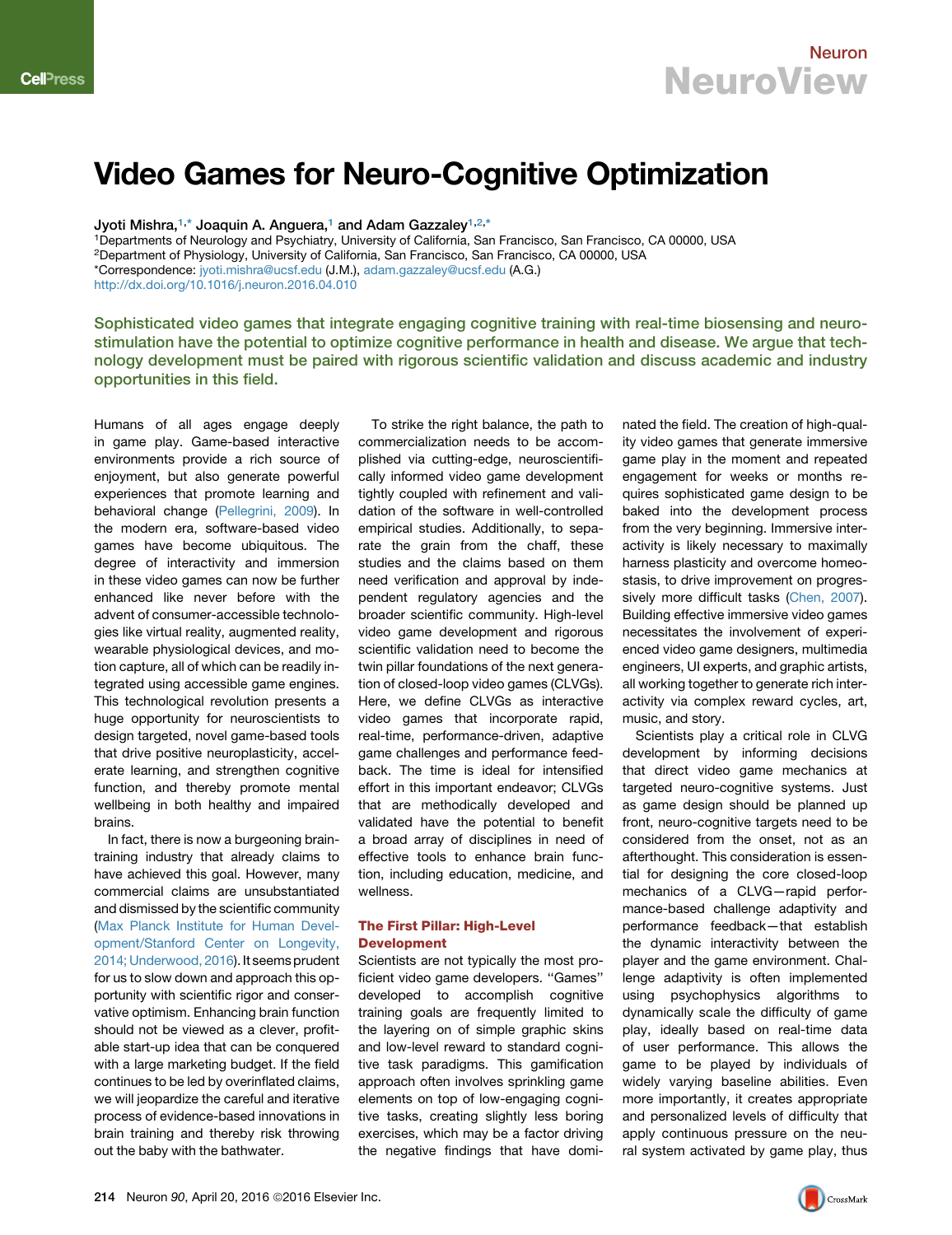harnessing inherent neuroplasticity processes and driving the desired neural changes [\(Anguera et al., 2013; Mishra](#page-3-0) [et al., 2014\)](#page-3-0). Performance feedback, via the delivery of reward, is a primary source of motivation for the player [\(Cor](#page-4-3)[balan et al., 2009](#page-4-3)). It can be provided across different timescales in continuous or punctuated forms. Continuous feedback is delivered in real time, locked to each response made by the game player, and drives depth of engagement in the moment. Punctuated feedback, often presented as a player's performance summary at end of each session and across multiple sessions of game play (e.g., personalized growth curves or comparisons with other players), supports sustained commitment over long periods of time.

Cognitive scientists and neuroscientists can inform how, where, and when to focus adaptivity and feedback in CLVGs based on the objectives of the training. For instance, games that target enhanced speed of processing may focus these closed-loop mechanics on accelerating stimulus presentation times and shortening response time windows as a player's speed increases [\(Ball](#page-3-1) [et al., 2007](#page-3-1)). Games aimed at improving interference resolution may challenge a player to adaptively resolve greater levels of interference over time. We have recently demonstrated neural and cognitive evidence for the effectiveness of this approach in studies elaborated in the next section [\(Anguera et al., 2013; Mishra](#page-3-0) [et al., 2014](#page-3-0)). Hence, we propose that the ideal situation for the development of impactful CLVGs is one where neuroscientists work closely with video game professionals to inform the core mechanics of game play, while game engineers lead the design of overt elements of engagement and fun.

### The Second Pillar: High-Level Validation

Akin to the clinical trials pathway for drug development, high-level scientific validation is an essential aspect of both the iterative process of game development as well as its translation as a tool of positive impact in the public domain. As an example of the former, two of our recent studies have informed the principles of scientific game design. [Anguera et al.](#page-3-0)

[\(2013\)](#page-3-0) showed that an adaptive multitasking video game that demanded users to simultaneously improve performance on two distinct tasks generated a transfer of benefits to untrained cognitive tasks in older adults. Game play also resulted in enhanced midline frontal theta activity an electroencephalography (EEG)-based marker of cognitive control ([Cavanagh](#page-4-4) [and Frank, 2014](#page-4-4))—which correlated with observed cognitive gains. In another study, [Mishra et al. \(2014\)](#page-4-5) performed cross-species experiments to show that poor interference resolution in older adults can be ameliorated by an adaptive game that specifically challenges users with increasing levels of distraction. To ascertain that the observed benefits were specifically driven by the game interactions, both of these studies were carefully controlled using both a no-contact control group and an active control group.

A no-contact control group facilitates an understanding of how the outcome measures are influenced by practice effects of performing repeat assessments. An active control group advances the interpretability of a study because it generates both practice effects and non-specific placebo effects. A placebo active control group involves a study cohort that plays another game that matches a player's expectations of positive outcomes. The appropriateness of a placebo control group, i.e., ensuring that it is well matched to the main study game, can be formalized with a pre-study assessment comparing expectations of naive players on the main game versus active placebo ([Boot](#page-3-2) [et al., 2013](#page-3-2)). In our previous studies, the active control games went beyond conventional placebo controls that contain no active ingredients. We used active control games that were very closely matched to the main study game with only a single factor varied. We refer to these as ''mechanistic active controls'' because they allow an assessment of the mechanism of action of a successful game by isolating the active ingredient of the effects. For example, [Anguera et al. \(2013\)](#page-3-0) hypothesized that a multitasking challenge would lead to generalizable cognitive control benefits, and so a singletasking version of the same game served as a mechanistic

active control. [Mishra et al. \(2014\)](#page-4-5) hypothesized that interference resolution would be specifically improved by adaptive distraction challenges while the difficulty of the attention target is held constant, so we used a mechanistic active control that flipped the adaptive elements, i.e., implemented adaptive target challenge while holding distractor challenge constant. These studies establish game design principles that guide future development projects and larger-scale validation studies.

It is important to note that the validation process should not be viewed as the purview of a single study. The laboratory studies described above accomplish the goal of proof-of-principle feasibility and a first-pass understanding of active game ingredients as well as neural mechanisms of action. Studies of this type can detect the presence of a ''signal,'' i.e., significant change on relevant outcome measures, which in turn may generate interest and guide the design of future versions of the game. as well as other stages of validation research. This involves larger numbers of study participants of different ages and various baseline abilities, as well as manipulation of intervention design and duration of game play; e.g., a comparison of dosing schedules. Prescriptive claims need to be based on large randomized controlled studies, and those claims cannot be generalized from one population to another. Once a CLVG shows promise in initial laboratory studies, validation needs to be scaled in a manner similar to clinical drug and device pathways, incorporating large sample sizes; double-blinded, randomized, placebo-controlled testing; intentto-treat methodology; and multi-site consortium trials. This is the stepwise pathway to generate convincing evidence of efficacy and ultimately regulatory approval from agencies such as the FDA. High-level validation is a necessary process if CLVGs are to advance as a component of personalized digital medicine. Indeed, several companies are in the process of supporting multisite randomized trials of their products with the goal of FDA approval for clinical neuropsychiatric disorders. These largescale efficacy trials with academic university partners are performed after initial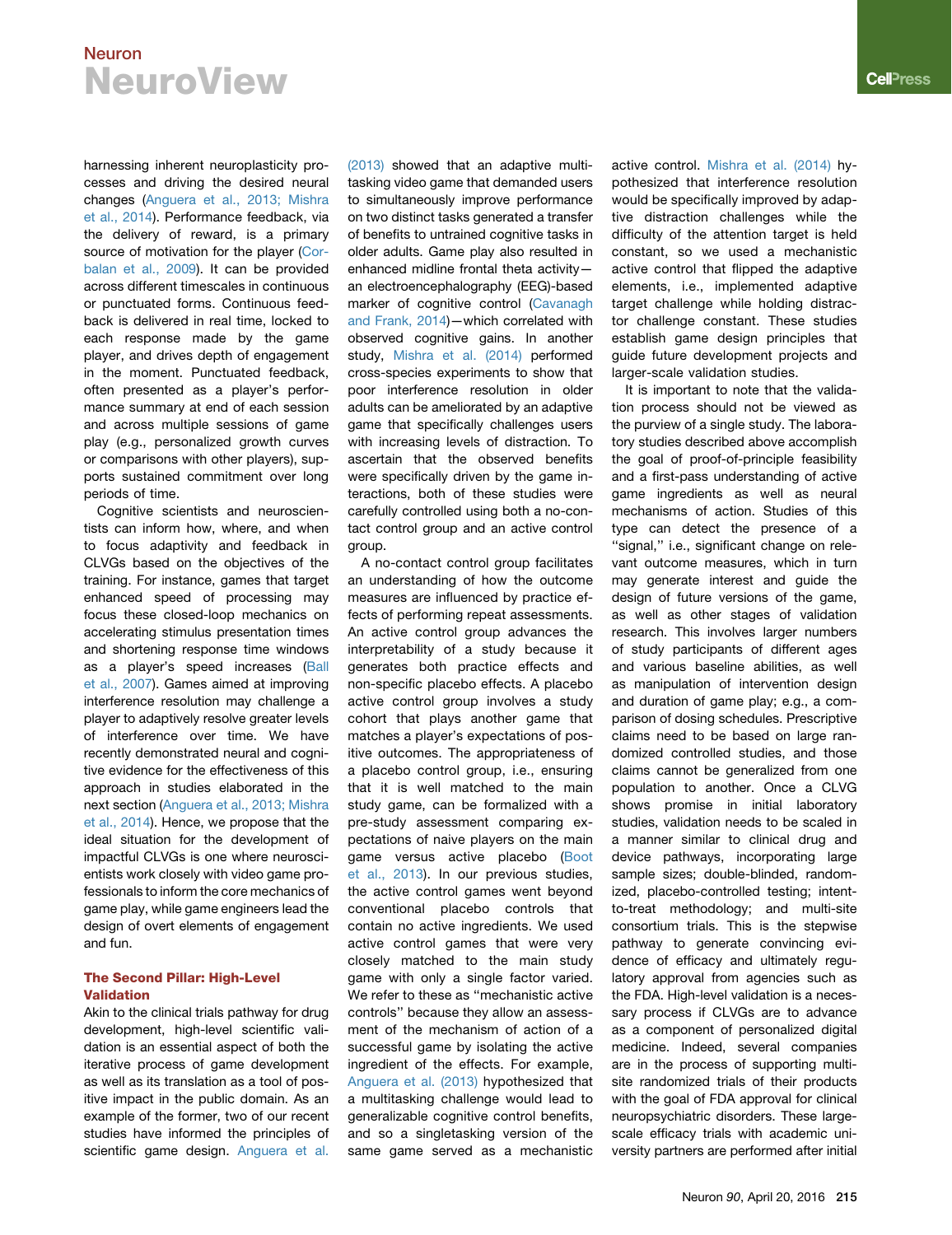laboratory studies have detected a signal and established feasibility. Partnerships such as these reflect successful industry-academic collaborations that will engender the translation of laboratory discoveries into positive impact on people's lives.

Even beyond the domain of clinical indications, it is important that companies creating CLVGs to enhance human performance in healthy individuals conduct rigorous scientific validation studies. These studies are especially challenging given the lack of quantitative real-world outcome measures that inform brain health. As the ''Internet of Things''—devices/appliances/vehicles with embedded sensors that learn and respond to human preferences and decisions—become ubiquitous, researchers will be able to access these data to track real-world behavior in validation studies.

The art and science of CLVGs is still in its infancy. We have demonstrated initial evidence of how the closed-loop mechanics of challenge adaptivity and performance feedback can incorporate real-time individual performance metrics to guide interactivity in video games and consequently yield benefits in specifically targeted cognitive domains. But how do we ensure that individuals in the real world, beyond being participants in research studies, adhere to these game training regimens? How do we assure that the benefits are meaningful and sustainable over time? What, if any, negative side effects arise from participating in such training? How do we tune CLVGs to be specifically tailored to the neural and cognitive needs of each individual? Much future development and research needs to happen to achieve these goals.

### The Future, Part 1: Personalized Game Training Programs

Adherence to a training schedule is a critical element for learning, as deep, repetitive, and consistent engagement in a game regimen is likely essential for positive outcomes. While having fun during the training process itself may indeed be a factor in why video games may be more impactful than gamified cognitive exercises [\(Anguera and Gazza](#page-3-3)[ley, 2015\)](#page-3-3), even engagement with very fun games wanes over time. Moreover, the incorporation of a new regimen into a person's life, which may replace another activity and create demands on family and career, is a challenging undertaking. A review of the literature suggests that researchers in the field of cognitive training hardly ever consider this factor, perhaps contributing to negative findings. We need to involve motivation frameworks, goal-setting, and habit formation practices in the design of training regimens. For instance, someone training for a marathon has a clear understanding of their baseline performance and the end goal they are trying to achieve. Based on this foundation, individually tailored training schedules with timelines and milestones move a runner from baseline to accomplishing a marathon. The total training period is naturally longer for those with no running history versus those with a habit of running several miles per week. The main takeaway is that during marathon training, the individual is fully aware of his/her baseline, the final goal, and their progress toward the goal in any given week. Further, the social network of the trainee—family and friends—often provides support to help them stay on track. We need to think deeply about such realworld factors if the field of cognitive training is going to advance into people's lives.

To achieve high degrees of adherence and depth of engagement over the course of training, CLVGs need to engage the user in personalized programs, not one-size-fits-all, isolated game play training sessions. These programs should include a baseline assessment of the individual's neural and cognitive status that is shared with them, along with personalized training goals and a schedule. Throughout the training period, the program needs to regularly inform the user of their current neural and cognitive status relative to their baseline and end goal. Such a personalized performance-tracking dashboard can also be shared with the user's social network to create a supportive training community. Although no technology currently provides realworld, real-time, comprehensive, and accurate tracking of neural and cognitive performance, we are rapidly moving

in that direction. This will be especially useful in clinical translational settings to serve mentally impaired patients who at present receive suboptimal, subjective diagnostic updates as ''snapshots'' during doctor visits every few months.

Baseline assessment measures of neural and cognitive health will need to be systematically developed using empirically obtained large population databases. Predictive modeling approaches can then be applied to customize the initial training regimen to the individual's neural and cognitive profile. Further, it is unlikely that a single CLVG will be used in training; instead, game packages will be delivered as ''neuro-crossfit'' training programs with several CLVG weights (for dosing, intensity, etc.) customized to the individual's needs. Enabled by scalable mobile technologies and supported by remote cloud database servers to monitor performance progress, these customized CLVG programs can be validated on a large scale as part of global studies. Such research efforts have already begun in healthy ([McNab et al.,](#page-4-6) [2015](#page-4-6)) and impaired populations [\(Anguera](#page-3-4) [et al., 2016; Mishra et al., 2016](#page-3-4)). As CLVG training programs become more personalized, very large sample studies and clinical trials will become necessary to investigate how specifically customized combinations of CLVGs best suit a subset of the population. This is in line with new directions in clinical medicine to systematically study the outcomes of personalized, combinatorial pharmacological treatments that meet the individual patient's needs ([Schork, 2015](#page-4-7)). In summary, future CLVG research will emphasize creation and validation of rich, personalized training programs that integrate in an individual's life and deeply engage them for maximal neural and cognitive benefit.

#### The Future, Part 2: Multimodal, Integrated, Closed-Loop Systems

The ultimate goal of CLVGs is to drive meaningful and sustainable transfer of benefit to general neuro-cognitive functioning and overall mental health. It is becoming clear that the current, unimodal, siloed approach of training an isolated cognitive function or even a set of cognitive functions will not achieve these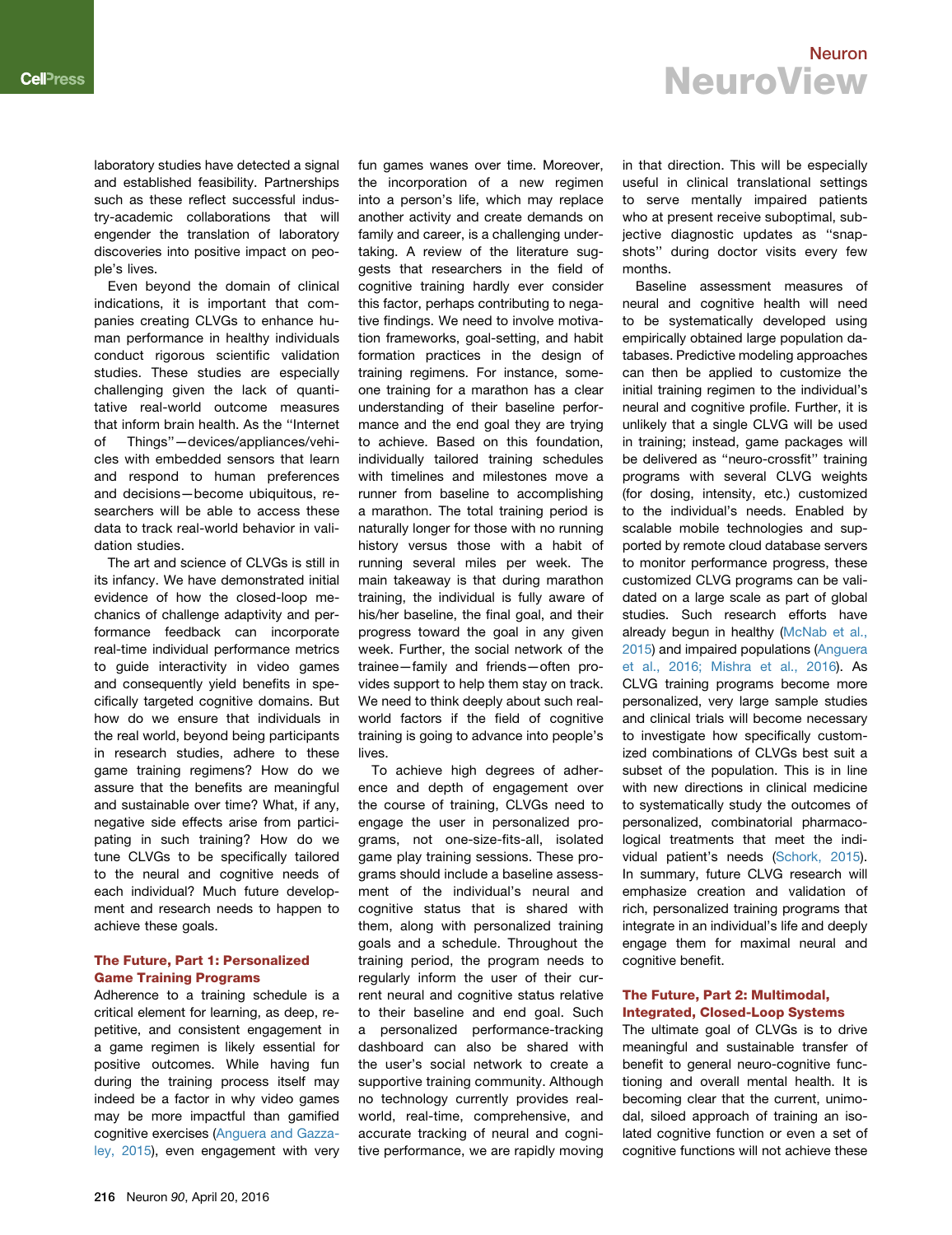<span id="page-3-5"></span>

#### Figure 1. A High-Tech Closed-Loop Video Game

Schematic of a future, multimodal, closed-loop system that is informed by integrated neural inputs, motion capture, and physiological sensor data and that outputs a highly immersive environment experience for the user enhanced by augmented/virtual reality technologies and is tied together with sophisticated machine learning algorithms.

highest of goals. Innovations in CLVG research are necessary to refine both the input and output arm of the closed loop [\(Figure 1](#page-3-5)).

In the future, the input arm of the closed loop will be informed by modern wearable sensor technologies that gather real-time data on the individual's interactions during game play, including motion capture, eye movements, and physiological data from EEG, EMG (electromyography), HRV (heart rate variability), and GSR (galvanic skin responses). All of these technologies are becoming more accessible and capable of providing high-quality, research-grade data to drive the video game mechanics. Thus, in addition to performance-driven feedback and adaptivity, next-generation CLVGs will provide real-time feedback based on neural network dynamics (neurofeedback) and/or other body physiology (biofeedback) and will in turn adapt game challenge based on these physiological inputs. Note that here we are not referring to the isolated neurofeedback and biofeedback approaches that exist today, but rather we envision synergistic multimodal gaming that involves closed-loop integration of real-time behavioral and physiological data. We predict that these combinations will generate more robust, sustainable, and deficit-targeted neural and cognitive gains. The output arm of the closed loop will also be enhanced by

modern and emerging engagement technologies: virtual and augmented reality (VR/AR), which generate more real-world gaming environments with enriched feedback and adaptive stimulus displays. We are in the process of creating the first prototypes of these multimodal, integrated CLVGs, which will require careful validation in multi-arm studies to tease apart gains driven by synergistic versus isolated closed loops.

Parallel to advances in hardware that feed the input/output arms of nextgeneration CLVGs, advanced software algorithms will bridge the intersection between these arms. These sophisticated algorithms will draw from artificial intelligence/machine learning and Bayesian modeling approaches, which jointly model physiology and behavior to reveal the critical parameters that determine embodied cognition [\(Turner et al., 2016](#page-4-8)). These algorithms will then precisely tailor the challenge adaptivity and performance feedback in the output arm to have the CLVG evolve with the learning capacity of the individual and thereby drive maximal neural and cognitive benefit.

Finally, we will also integrate approaches such as non-invasive electrical neurostimulation to boost the effects of CLVGs on specific neural networks ([Hsu et al.,](#page-4-9) [2015\)](#page-4-9). Again, technological innovation will focus on multimodal closed loops that integrate real-time electrical stimulation based on active recordings of neural and/ or cognitive performance status. Spectrotemporal EEG dynamics during game play can also be used to guide neurostimulation parameters at a specific frequency using real-time tACS (transcranial alternating-current stimulation).

Next-generation CLVGs promise to be sophisticated, multimodal, targeted, and personalized. Currently, commercial video games built for pure entertainment, which simultaneously and non-selectively challenge many cognitive processes, have shown beneficial transfer to general cognitive abilities ([Bavelier et al., 2012;](#page-3-6) [Clemenson and Stark, 2015;](#page-3-6) but for null findings see [Boot et al., 2011\)](#page-3-7). But unlike CLVGs, these commercial games are imprecise and cannot be used to selectively modulate specific neural processes and cognitive domains. We remain optimistic that CLVG initiatives that are based on high-level development paired with rigorous validation studies will create a new category of closed-loop technologies for neural optimization in both healthy individuals and those suffering from neural impairments, and thereby greatly advance the fields of basic cognitive and translational neuroscience research.

#### ACKNOWLEDGMENTS

We acknowledge research support from NIH grants (A.G.; R01AG04033, R01MH096861, R01AG049424, R34MH100466), How I Decide foundation (J.M., A.G.), Klingenstein foundation (J.M.), and Posit Science Corporation (J.M.). A.G. is co-founder, shareholder, BOD member, and Chair of SAB for Akili Interactive Labs.

#### **REFERENCES**

<span id="page-3-3"></span>[Anguera, J.A., and Gazzaley, A. \(2015\). Curr. Opin.](http://refhub.elsevier.com/S0896-6273(16)30069-1/sref1) [Behav. Sci.](http://refhub.elsevier.com/S0896-6273(16)30069-1/sref1) *4*, 160–165.

<span id="page-3-0"></span>[Anguera, J.A., Boccanfuso, J., Rintoul, J.L., Al-Ha](http://refhub.elsevier.com/S0896-6273(16)30069-1/sref2)[shimi, O., Faraji, F., Janowich, J., Kong, E., Larra](http://refhub.elsevier.com/S0896-6273(16)30069-1/sref2)[buro, Y., Rolle, C., Johnston, E., and Gazzaley, A.](http://refhub.elsevier.com/S0896-6273(16)30069-1/sref2) [\(2013\). Nature](http://refhub.elsevier.com/S0896-6273(16)30069-1/sref2) *501*, 97–101.

<span id="page-3-4"></span>[Anguera, J.A., Jordan, J.T., Castaneda, D., Gazza](http://refhub.elsevier.com/S0896-6273(16)30069-1/sref3)ley, A., and Areá[n, P.A. \(2016\). BMJ Innov](http://refhub.elsevier.com/S0896-6273(16)30069-1/sref3) 2, 14-21.

<span id="page-3-1"></span>[Ball, K., Edwards, J.D., and Ross, L.A. \(2007\).](http://refhub.elsevier.com/S0896-6273(16)30069-1/sref4) [J. Gerontol. B Psychol. Sci. Soc. Sci.](http://refhub.elsevier.com/S0896-6273(16)30069-1/sref4) *62*, 19–31.

<span id="page-3-6"></span>[Bavelier, D., Green, C.S., Pouget, A., and Schrater,](http://refhub.elsevier.com/S0896-6273(16)30069-1/sref5) [P. \(2012\). Annu. Rev. Neurosci.](http://refhub.elsevier.com/S0896-6273(16)30069-1/sref5) *35*, 391–416.

<span id="page-3-7"></span>[Boot, W.R., Blakely, D.P., and Simons, D.J. \(2011\).](http://refhub.elsevier.com/S0896-6273(16)30069-1/sref6) [Front. Psychol.](http://refhub.elsevier.com/S0896-6273(16)30069-1/sref6) *2*, 226.

<span id="page-3-2"></span>[Boot, W.R., Simons, D.J., Stothart, C., and Stutts,](http://refhub.elsevier.com/S0896-6273(16)30069-1/sref7) [C. \(2013\). Perspect. Psychol. Sci.](http://refhub.elsevier.com/S0896-6273(16)30069-1/sref7) *8*, 445–454.